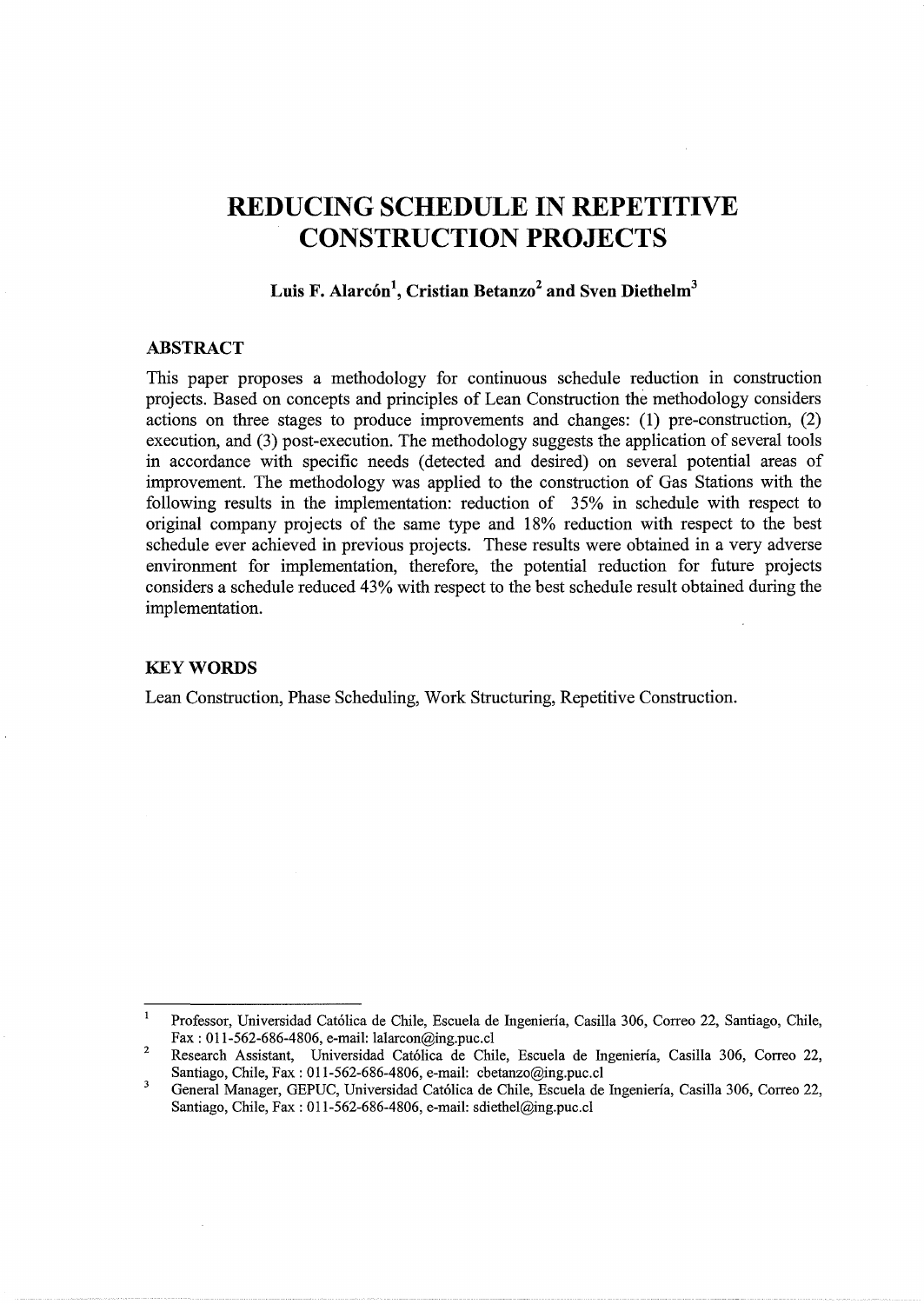## **INTRODUCTION**

Globalization is opening international frontiers to new business ventures. This reality also applies to the construction sector and has prompted building companies to question their methods and procedures in order to increase their competitiveness. This is the operating background for the proposed schedule reduction methodology presented in this paper. The schedule reduction methodology (Betanzo 2003) was developed as part of a research project in the Center for Excellence in Production Management at the Catholic University of Chile (GEPUC). It involves using various tools and techniques, some of them based on the Lean philosophy, in order to minimize the execution times in repetitive operations. The aim of this methodology is to provide a tool to minimize execution times in repetitive projects and use this time reduction as a competitive advantage, and gain stature and competitiveness at the international level.

The paper provides a brief background on the conceptual aspects of Lean Construction before introducing some tools used in the methodology (Alarcon 1997). A case study is used to illustrate the different steps used in the methodology and two tools considered among those with greater impact are described in more detail. Also, the performance history of the company projects of the same type is used to benchmark the reductions obtained after applying the proposed methodology.

## **LEAN CONSTRUCTION**

Lean Construction is the application of Lean Production principles to construction. It considers three perspectives to describe the process: conversion, flow, and value generation (Koskela 2000). The difference in these visions is in the way that they conceptualize the process, in other words, the way in which they describe their aspects and properties. The conversion view is instrumental in discovering which tasks are needed in a construction undertaking; thus it is perfectly possible to realize construction projects based on this view. However, the conversion view is not especially helpful in figuring out how not to use resources unnecessarily or how to ensure that customer requirements are met in the best manner (Koskela and Huovila 1997). In short, the conversion view is effective for management, but not for improvement. In fact, this view only addresses the first of three questions that according to (Turner 1993) make up the core of project management: (1) an adequate, or sufficient, amount of work is done; (2) unnecessary work is not done; (3) the work that is done delivers the stated business purpose.

Conceptualizing the construction process as a flow lends itself to reduce waste by minimizing the time information and resources spent waiting to be used, time spent inspecting for conformance to requirements, time spent reworking to achieve conformance, and time spent moving between processes. Further, and even more important than reducing the cost and time of construction, conceptualizing the construction process as a flow of information allows coordination of interdependent flows and the integration of construction with supply and design (Ballard and Koskela 1998).

In the value generation model, the emphasis is on obtaining the customer's requirements. The improvement of construction lies in reducing loss of value that arises when not all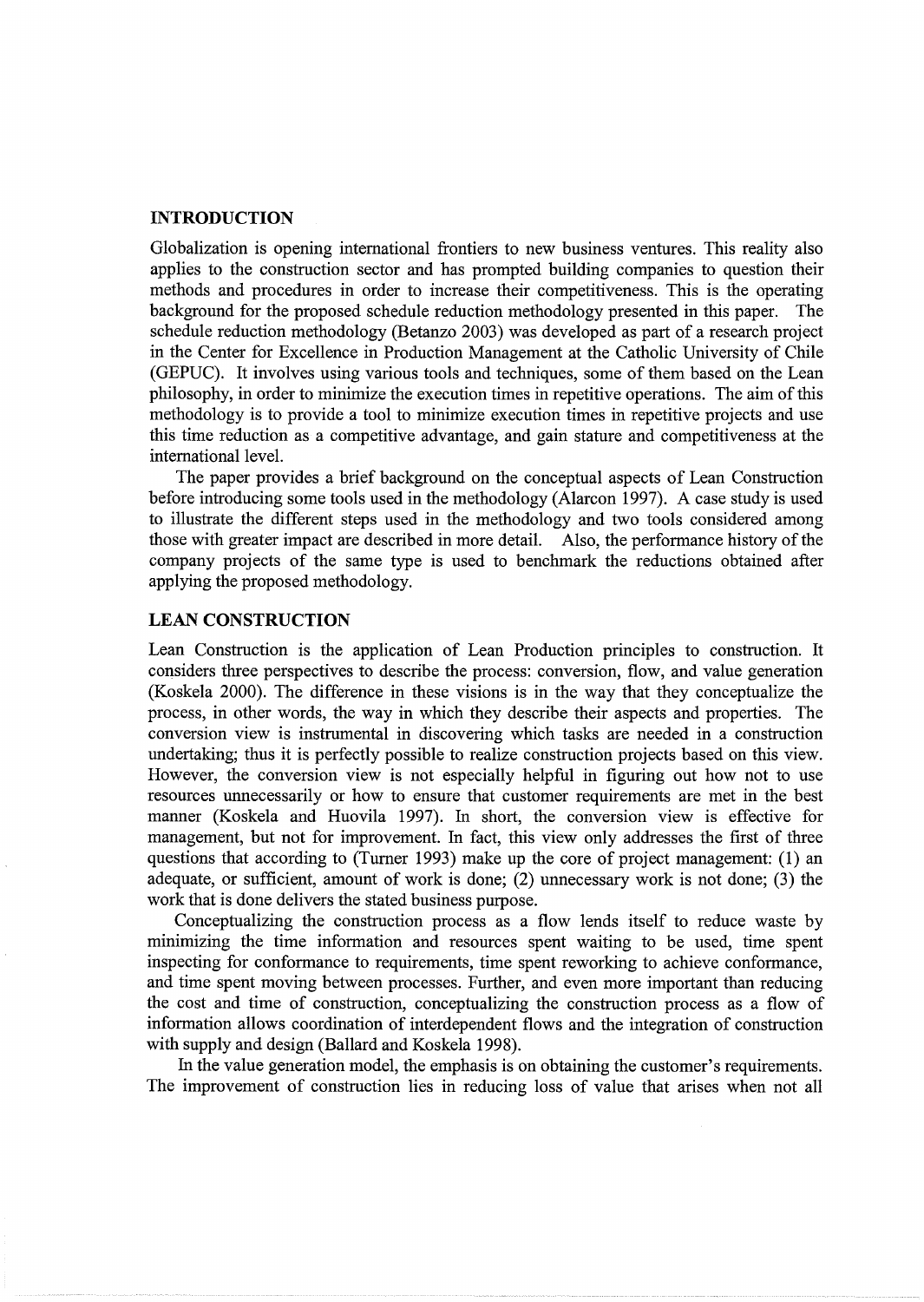requisites are transmitted in the process. On the other hand, value consists of product performance and lack of defects. This value has to be evaluated from the perspective of the next customer(s) and the final customer. To prevent the loss of value it is necessary to: analyze the requirements and needs at the outset in close cooperation with the customer, use a systemized management of requirements (like the application of  $QFD -$  quality function deployment), and organize rapid iterations between all the participants who issue design and construction information (Huovila et al. 1997).

Lean Construction incorporates the views of both flow and value, in contrast to the traditional vision of the conversion model. Even though each perception is analyzed separately, the construction process involves all three. In this manner, lean design "opens the doors" to modeling towards the practical application of the three perspectives in the construction process. The incorporation of new ways to 'visualize' the process increases the understanding and comprehension of how it works. This approach motivates the implementation of tools to integrate these frequently neglected aspects in the process; thus improving it.

### APPLYING TOOLS FROM A LEAN PRODUCTION PERSPECTIVE

A variety of management tools, techniques and principles were used in the schedule reduction methodology, some of them are inspired by Lean Production principles (Freire and Alarcon 2002). They are listed on Table 1, along with the activities and the management area to which each of them is applied and the purpose and aim to be attained by each under the methodology.

It should be noted that the original applications for which these management tools or techniques were designed were adapted so as to facilitate the practical use of such tools and respond to the prevailing circumstances in the industry. All these tools were used in the case project, but two of them, described in further detail in the following paragraphs, had greater impact than the others on the results of the project discussed in the present paper: 1) phase scheduling and 2) work structuring.

#### PHASE SCHEDULING

Phase scheduling is a "pull" tool or technique, i.e. the project requirements "pull" the production process. It involves all participants in a project phase, generating a planning process developed by a work team and not by individuals. It aims at developing a planning process that maximizes value generation with the participation, understanding and commitment of all actors involved in a project phase (Ballard 2000a). Phase scheduling involves planning a project backwards from its date of completion to its starting point, in order to determine the sequence of the tasks to be completed. Its aim is to eliminate restrictions impeding activities and, at the same time, rule out unfounded notions about task prerequisites. Representatives of all the participants involved in a given phase of the project take part in phase scheduling, since the idea is securing reliable commitments to the new planning process. Once agreements are reached on such commitments, they are formally signed, in order to enhance their significance.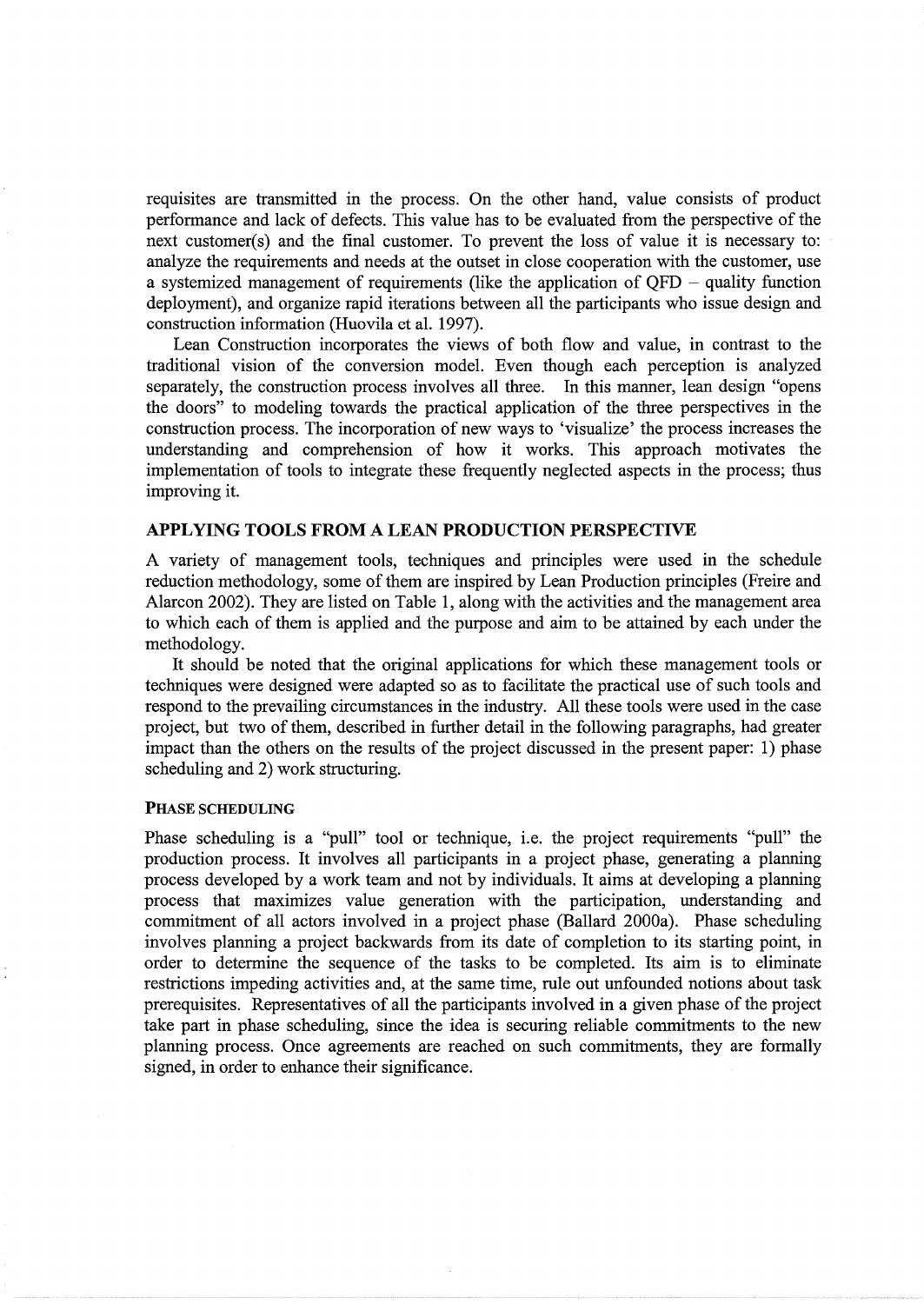Under the time reduction methodology, this tool is used specifically in the preconstruction phase, when commitments are sought from subcontractors and project managers by inviting them to participate in decision making activities related to planning. This creates a team work environment where the participants see themselves as part of an integrated project going beyond their specific activities, and where each individual process may affect the proper progress of the rest.

 $\sim 10$ 

 $\sim 10^{-1}$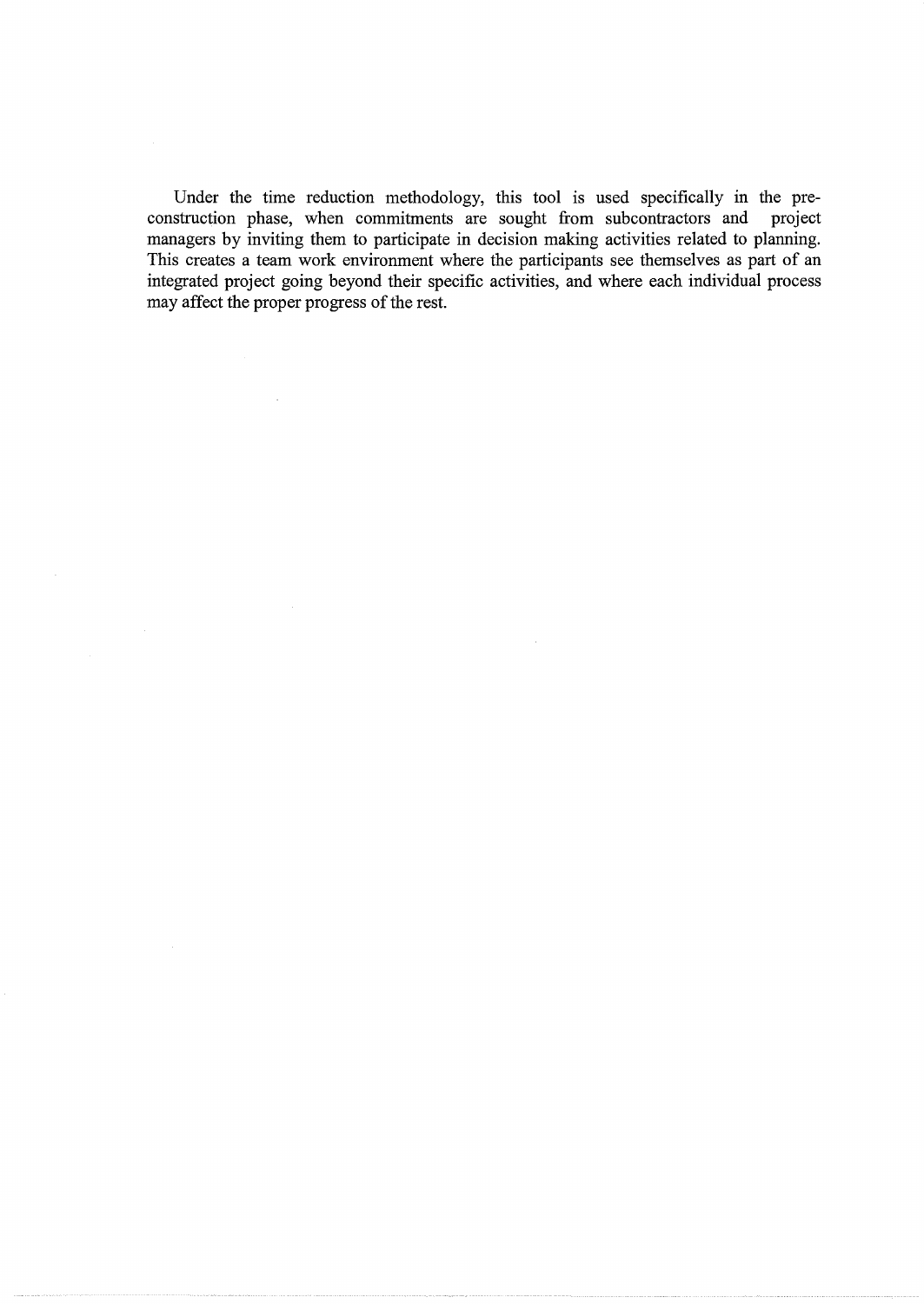| ACENTIN                  | d ools/d'echniques     | <b>Rurpose</b> | y. This<br>rende i Santana e Brasilia e Partido                                               |  |
|--------------------------|------------------------|----------------|-----------------------------------------------------------------------------------------------|--|
| <b>Interviews</b>        | "5WHYs"and "5WHYs+     | Diagnosis      | - Identifying potential barriers to implementation                                            |  |
|                          | 1HOW"                  |                | - Obtaining general view of information flows and general assessment of the building company  |  |
| Delivery and listing of  |                        | Diagnosis      | - Obtain background information about the project                                             |  |
| background information   |                        |                | - After initial study, generate basic criteria to start operations                            |  |
| Preconstruction          |                        | Diagnosis      | - Clarify aspects of project                                                                  |  |
| meetings                 |                        | and Planning   |                                                                                               |  |
| Working meetings with    | Critical path method   | Planning       | - Searching critical path, managing time slack and potential critical paths                   |  |
| persons in charge of     |                        |                | - Study data obtained in previous operations, balance workload and resources                  |  |
| applying methodology     | Work structuring       | Performance    | - Involve project manager and site manager in planning and process improvements               |  |
|                          |                        | Improvement    | Minimizing activities that add no value to processes, minimizing time needed to execute       |  |
|                          |                        |                | processes                                                                                     |  |
|                          |                        |                | - Eliminating existing prerequisites, minimizing risk of accidents                            |  |
| Coordination<br>meeting  | Phase scheduling       | Planning       | -Secure commitments from subcontractors and project managers through collective planning      |  |
| with subcontractors      |                        |                | - Promote team work, create awareness of the impact of individual actions on all participants |  |
| Permits, licensing, etc. |                        | Planning       | - Verify validity and status of permits                                                       |  |
| Drawing plans and        |                        | Planning       | - Foresee and complete high-demand activities during first stages of project and correct      |  |
| blueprints, sheet piling |                        |                | topographical errors                                                                          |  |
| Layout of work areas     |                        | Planning       | - Proper layout or work areas may generate savings in workers' movements, eliminate need to   |  |
|                          |                        |                | relocate operations, and secure prompt availability of stocked materials                      |  |
| Obtaining feedback on    | Feedback               | Planning and   | - Check actual data against plans                                                             |  |
| site                     |                        | Control        | - Early warning of potential problems                                                         |  |
| Weekly<br>planning       | <b>Last Planner</b>    | Planning       | - Control plans variability, managing interrelations, identifying cases of non compliance,    |  |
| meetings                 |                        |                | increasing commitment planning, secure commitments by subcontractors                          |  |
| Weekly meetings with     | Benchmarking           | Performance    | - Select best practices, promote team work to solve problems on site                          |  |
| site managers            |                        | Improvement    | Secure commitments with building company                                                      |  |
| Compliance reports       | Continuous improvement | Planning       | - Assess variability of planning in a building project                                        |  |
| Report on reasons of non | Continuous improvement | Performance    | - Identify problems encountered in order to avoid them in the future                          |  |
| compliance               |                        | Improvement    | - Identify potential improvements                                                             |  |
| Report on cubing work,   | Continuous improvement | Performance    | - Determine exact amount of materials to be used                                              |  |
| materials and labor      |                        | Improvement    | - Procure materials in advance                                                                |  |
|                          |                        |                | - Determine human resources requirements                                                      |  |

 $\mathcal{L}(\mathcal{L}^{\text{max}}_{\mathcal{L}})$  and  $\mathcal{L}^{\text{max}}_{\mathcal{L}}$  and  $\mathcal{L}^{\text{max}}_{\mathcal{L}}$ 

 $\mathcal{L}(\mathcal{L}(\mathcal{L}))$  and  $\mathcal{L}(\mathcal{L}(\mathcal{L}))$  . The contribution of  $\mathcal{L}(\mathcal{L})$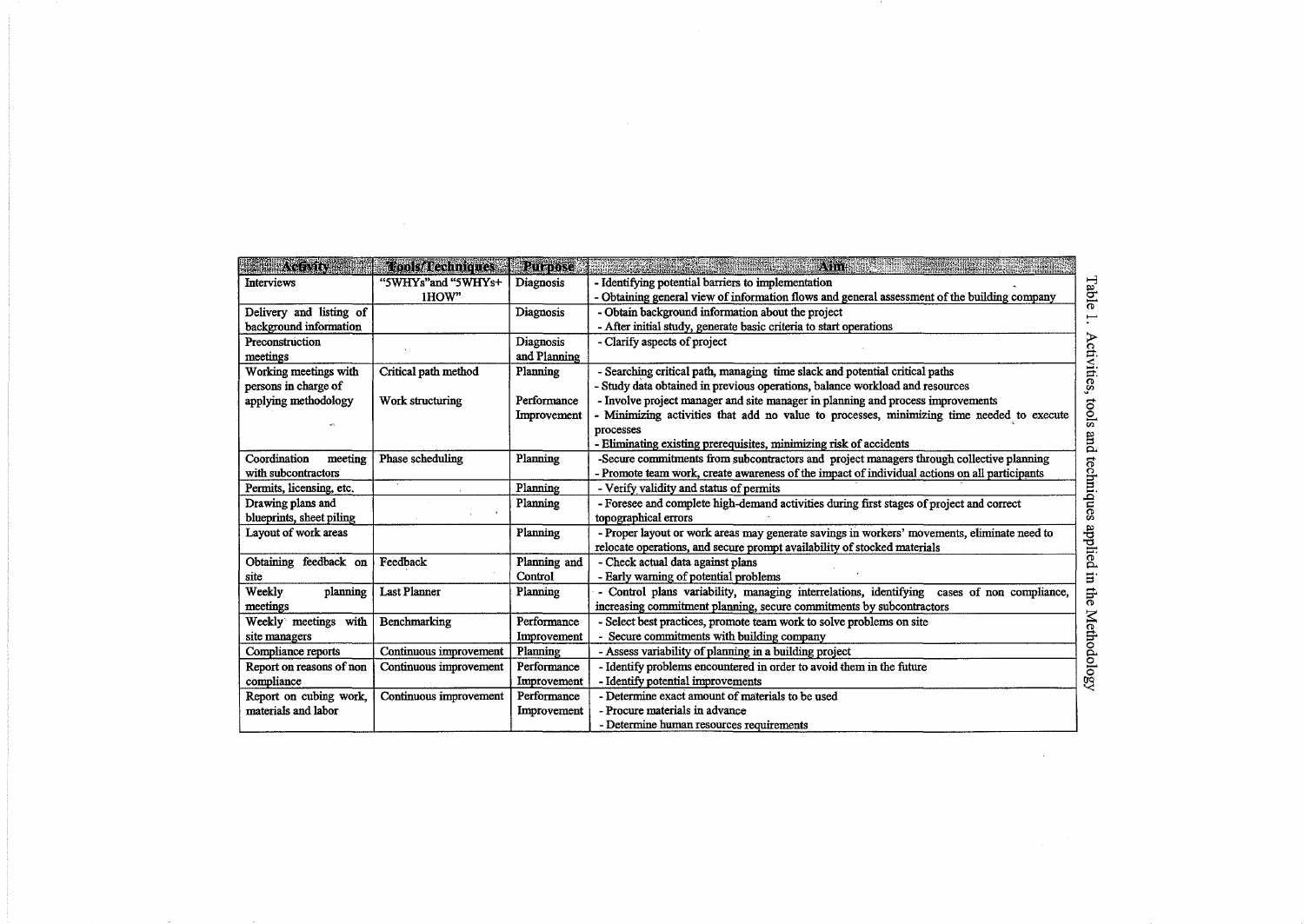## **WORK** STRUCTURING

The main object of work structuring is to give shape to the design process of a given project by organizing its tasks in the design engineering, supply chain and resource areas, and by concerting efforts in order to create a faster and more reliable work flow; all this would add to the value of the output delivered to the client. In other words, work structuring is a production system design, is a technique of seeing and reconsidering what work must be done and who will be best suited to do the work and when (Tsao and Tommelein 2001) (Tsao et al 2000) (Ballard et al 2001 ).

As a production system design, work structuring involves several steps. The following stages should be adhered to or kept in mind:

Design flow:

- Identifying requirements;
- Integrating requirements into a design criterion;
- Selecting concepts, systems and technologies to be used;
- Determining the design, suppliers of materials and features of assembly processes;
- Choosing components and materials;
- Integrating components into systems and these systems into other systems through the use of detailed engineering techniques allowing for an easy completion of this process;

#### Supply flow:

- Creating a detailed design;
- Stocking materials;
- Manufacturing components;
- Creating partial assembly modules;
- Transport to assembly plant;

Work front structuring:

- Defining the process as a series of operations connected in a repetitive work flow or linked by a short lead time;
- Using buffers or control mechanisms to monitor the work flow among processes;
- Assigning tasks to people having the required capacities and skills.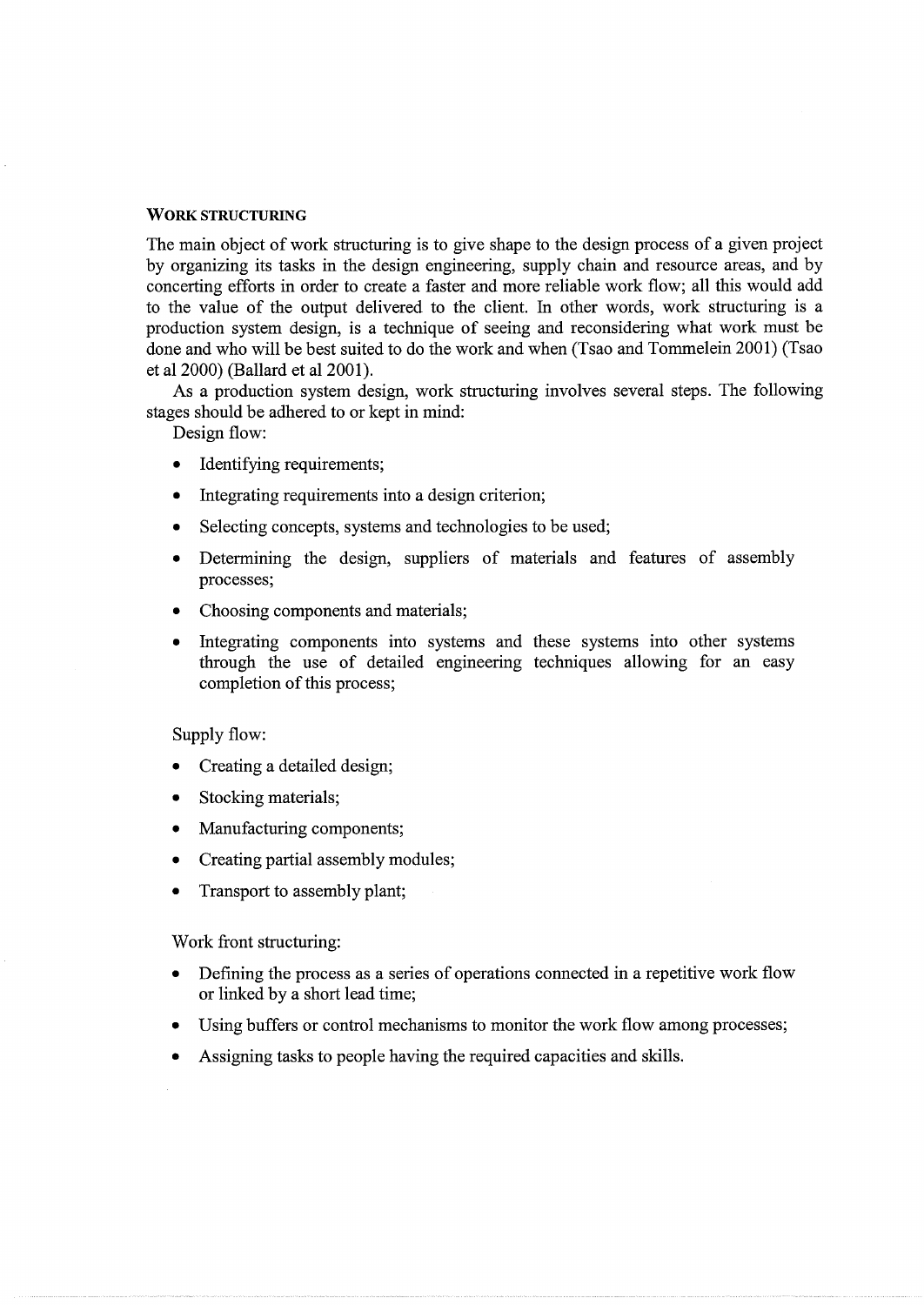The work structuring methodology was used mainly to improve processes during the stage prior to the execution of the project. Processes were redesigned in order to minimize losses and cut down unnecessary steps or activities that added no value to the final output. At the same time, the aim was to eliminate all unproven rules and premises usually followed by the building company in the performance of its activities.

The application of the work structuring methodology also brings benefits not always easy to quantify, for instance in connection with the safety of workers and the streamlining of work sequences. A case in point is the use of prefabricated components or the pre-assembly of components on the ground prior to their hoisting.

## **SCHEDULE REDUCTION METHODOLOGY**

The methodology was divided into a series of activities, each with a specific function. Table 1 shows the activities covered by each application, the tool or technique used in each case, and the aim of each activity.

### APPLICATION CASE

The methodology was applied in a construction company active in the construction of Gas Stations. This company had a long term contract with one owner to build many staions over a period of three years. Since these stations are alike, the building operations are repetitive; thus, the methodology is applicable.

The previous history of projects was valuable to establish benchmarks for comparison. It should be mentioned that in different projects different work schedules were used, which prevented direct comparisons. Therefore, all project durations were converted to days with 10 working hours.

Gas Station projects comprise two sectors, considered as separate projects, whose only common feature is the date when work will start. One sector is called "parking and canopy area" and covers parking areas, fuel tanks and fuel distribution areas, plus the structure above them (canopy), and green areas. The other sector covers the service building, which includes cafeteria, toilets, kitchen, office, etc, plus an annex for storage, garbage collection and pickup, bathrooms and locker rooms for the staff. The methodology was applied to a project comprising both sectors.

#### **Situation prevailing before implementation**

According to the company experience, the construction of the first Gas Stations, about two years earlier, took 78 days for the service building and 70 days for the parking and canopy area. Subsequently, on the basis of experience, schedule reduction efforts were developed with target deadlines of 52 days for the service building and 48 days for the parking and canopy area. A Gantt Chart with the above targets was used for the project built immediately before the application of this reduction methodology. Nevertheless, the actual execution schedule were 62 days for the service building and 60 days for the parking and canopy area (Figure 3).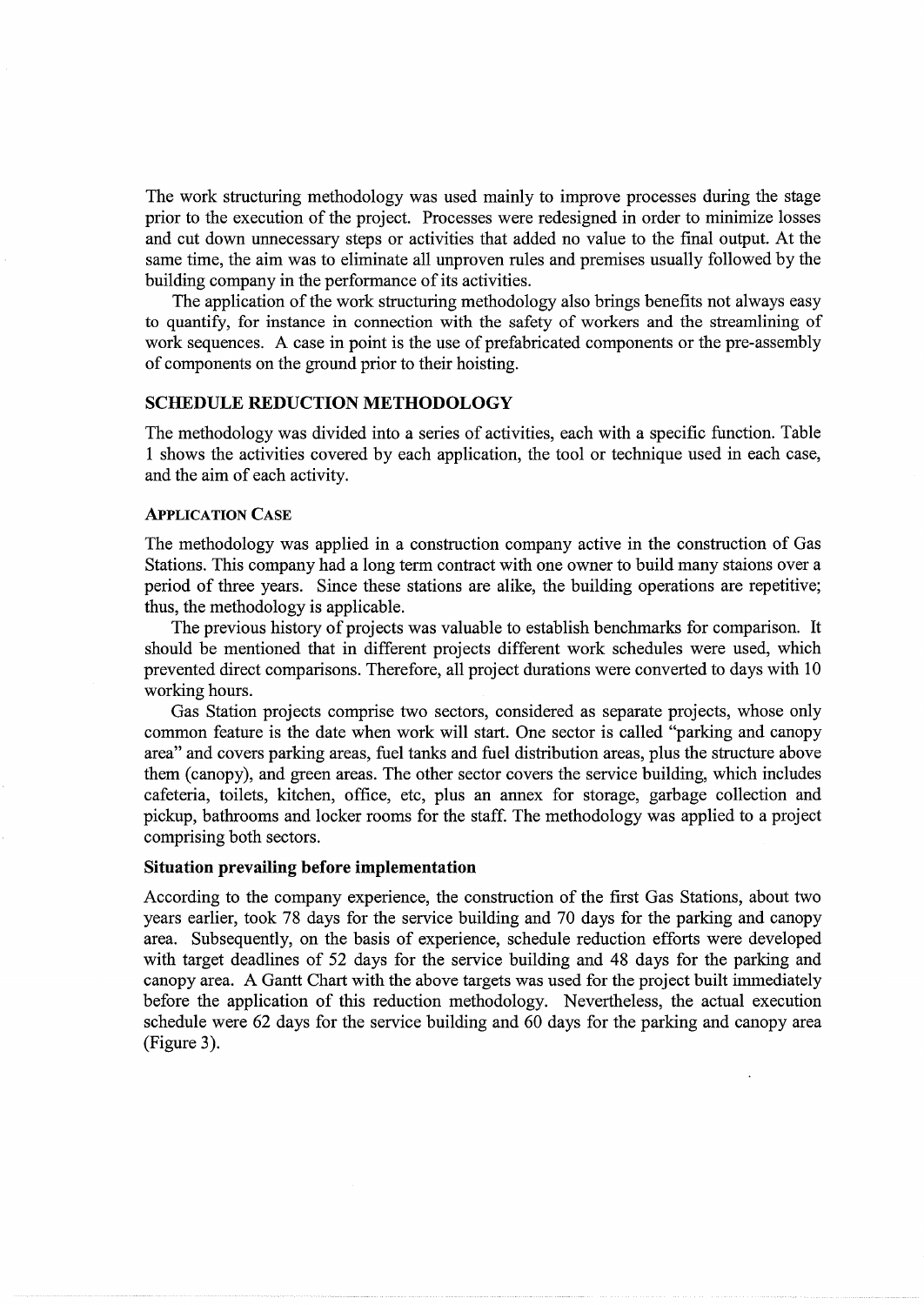No control procedures were in place, no management tools were used and no actual scheduling took place. In fact, since the Gantt chart had been developed at headquarters with no participation of site staff, many deadlines were unrealistic.

#### **Pre-construction stage**

First, coordination meetings were held with the building company to determine how work would proceed and to ask for their help in the implementation of the methodology. Second, a review was made of the Gantt chart prepared by the company and the general background of the project. A completed project was visited. Subsequently, working meetings with the person in charge of implementation were held. In these meetings the first Gantt chart was revised and processes were improved in order to cut down execution times. In this context, first the duration of tasks was reviewed and then new construction systems were proposed to reduce times through work restructuring. A case in point was the use of prefabricated foundations, previously made on site (Figure **1** ). This meant saving 5 days of execution time; at the same time, the activity was taken off the critical path, and fewer workers had to be assigned to it. Another example was the canopy, which used to be assembled overhead. This required waiting until the supporting pillars had been put up. As a result, the area under the canopy could not be used because of the required scaffolding, the assembling was slow because it was done overhead, and the risk of accidents was high.

In a previous project the building company had assembled only the skeleton of the canopy on the ground and then hoisted it, so a significant amount of work had been done overhead. This time, work structuring entailed assembling the whole canopy on the ground, including the lighting fixtures, while parallel activities were going on in the area. Thus, when the supporting columns were put up, the canopy was hoisted to its final position (Figure 2). Almost 8 days were saved, the risk of accidents decreased significantly, the task was taken off the critical path, and it was possible to perform parallel tasks in the area which would eventually be covered by the canopy.

Each activity listed in the Gantt chart was assigned labor and machinery resources. The possibility of minimizing execution times through labor-intensive methods was considered. Once the first stage of the Gantt chart was completed, the prospective site manager joined the discussions. He participated in the review and amendment of the plans. He was invited to join the meetings in order to secure from him a firmer commitment to the planning exercise.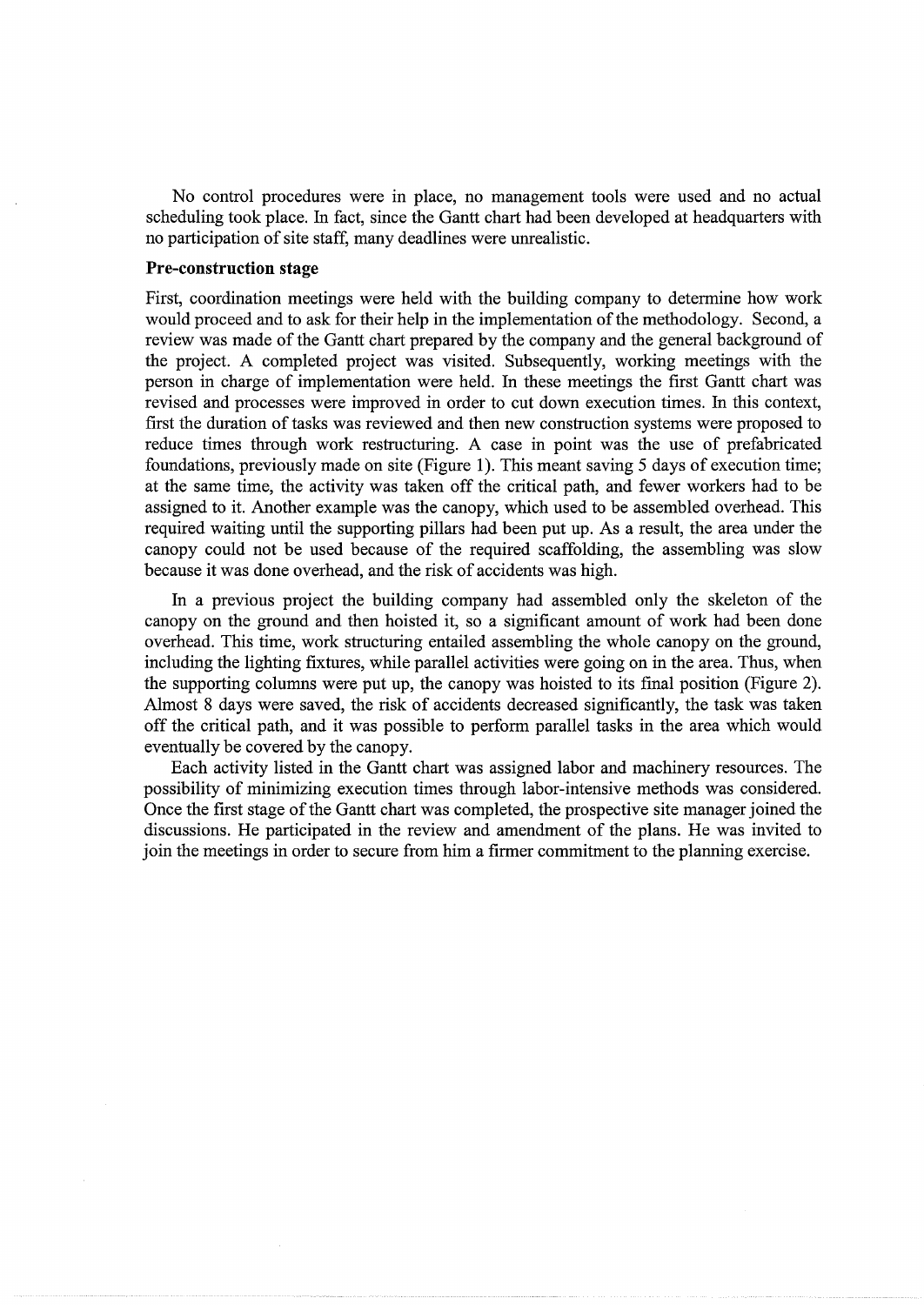

Figure 1. Prefabricated Foundations Figure 2. Hoisting Canopy assembled on ground

Coordination meetings with subcontractors followed. The Gantt chart was reviewed backwards from the end to the beginning of the project. Prerequisites were established so that each participant could complete their tasks. Subsequently, participants were asked to fill out a "commitment agreement", where the prerequisites of their tasks were listed, and to submit it two days before the next meeting. On the basis of this information the "General Commitment" (Table 3) was formulated and handed out to all participants. It listed the activities assigned to each person, dates of completion, tasks ready to proceed and the names of the persons in charge of each activity. The "General Commitment" was signed by all participants, who also were given copies of the document.

#### **Execution stage**

Once the project was initiated, it was necessary to follow up the progress of the plans, so as to assess on site the sequence and duration of tasks and the resources used. This information was collected and collated daily by an agent not linked to the building company so as to ensure its objectivity. Process analysis was applied to a critical activity. A similar activity was followed up by specialized staff from SPG S.A. (Productivity and Management Systems, Inc).

Plans for weekly meetings were adhered to only in part, since they took place only when the researcher exerted pressure in that respect. This led to the loss of a significant part of the information needed for the proper application of the methodology.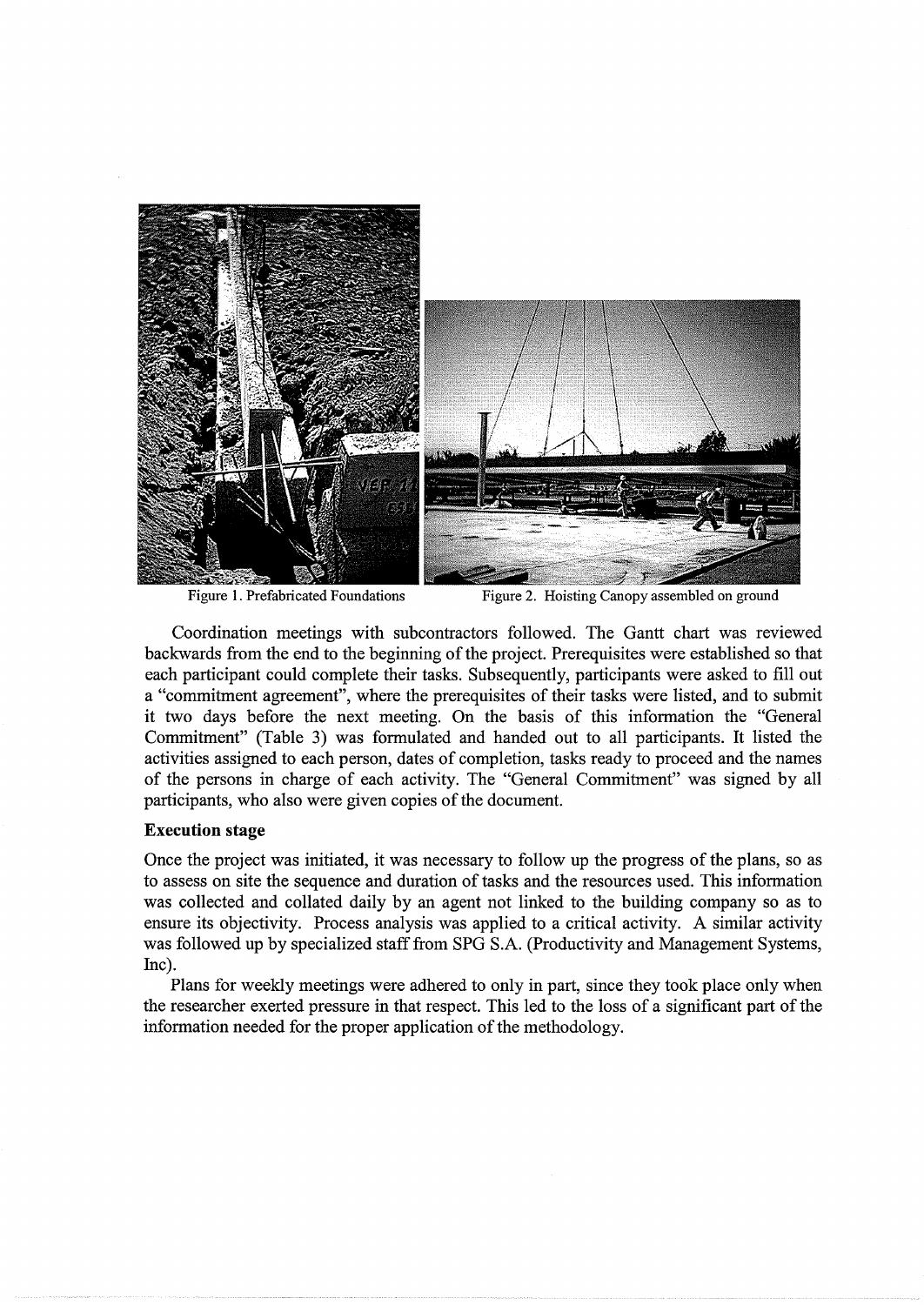| Name of participant in meeting:                 |                         | PM                                                |                                |  |
|-------------------------------------------------|-------------------------|---------------------------------------------------|--------------------------------|--|
| Position or function in organization:           |                         | Project professional                              |                                |  |
| Specific activity, task or contract in project: |                         | Project Manager                                   |                                |  |
| What must I do?                                 | When should I<br>do it? | What for?                                         | Whom am I doing<br>it for?     |  |
| Secure access for crane                         | Day 16                  | To put main beam in place                         | Contractor W                   |  |
| Hoisting plan                                   | Day 17                  | To assemble canopy                                | Contractor W                   |  |
| Clear assembly area                             | Day 17                  | To assemble canopy                                | Contractor W                   |  |
| Secure electric power                           | Day 18                  | To assemble canopy                                | Contractor W                   |  |
| Sink steel armatures                            | Day 19                  | To install perimeter lighting                     | Contractor Y                   |  |
| Pour<br>concrete<br>in<br>armatures             | Day 19                  | To install wiring for perimeter<br>lighting       | Contractor Y                   |  |
| Paint and inputs                                | Day 19                  | To apply anticorrosive paint                      | Contractor W                   |  |
| Layout and placement                            | Day 19                  | To place lampposts                                | Contractor W                   |  |
| Pour foundation concrete                        | Day 19                  | To put up lampposts                               | <b>PM</b>                      |  |
| Put up building firewall                        | Day 20                  | To install<br>lighting<br>ducts<br>in<br>building | Contractor Y                   |  |
| Pour concrete for MID<br>foundation             | Day 22                  | To place MID anchoring and<br>armature            | Contractor W                   |  |
| Paint and inputs                                | Day 22                  | To apply polyurethane paint                       | Contractor W                   |  |
| licensed<br>Secure<br>scaffolding               | Day 23                  | To place top blocks on walls                      | Contractor W                   |  |
| Contractor Y                                    | Contractor W            | Professional<br>Contractor X<br>Project Manager   | Building company<br>Supervisor |  |

#### Table 2. General Commitment Chart

## Post-execution stage

Once the building project was completed and feedback was compiled, optimal Gantt charts were developed for the service building (execution: 29 days) and for the parking and canopy area (execution: 23 days). The resulting schedules represent best case scenarios and constitute the new targets to be met (Figure 3).

## Barriers encountered during implementation

The main barriers faced during the implementation was resistance to change from some members of the organization. Project managers did not think the new methods would be very useful. They maintained that their impact would be negligible, even though they later acknowledged they had helped them to organize work and improve planning. Executives were informed of shortcomings observed in previous projects and of possible corrective measures, but no proper responses were forthcoming.

Another critical area was the supply of materials to the site. Project managers criticized harshly the management of the Procurement Department, and said it did not purchase or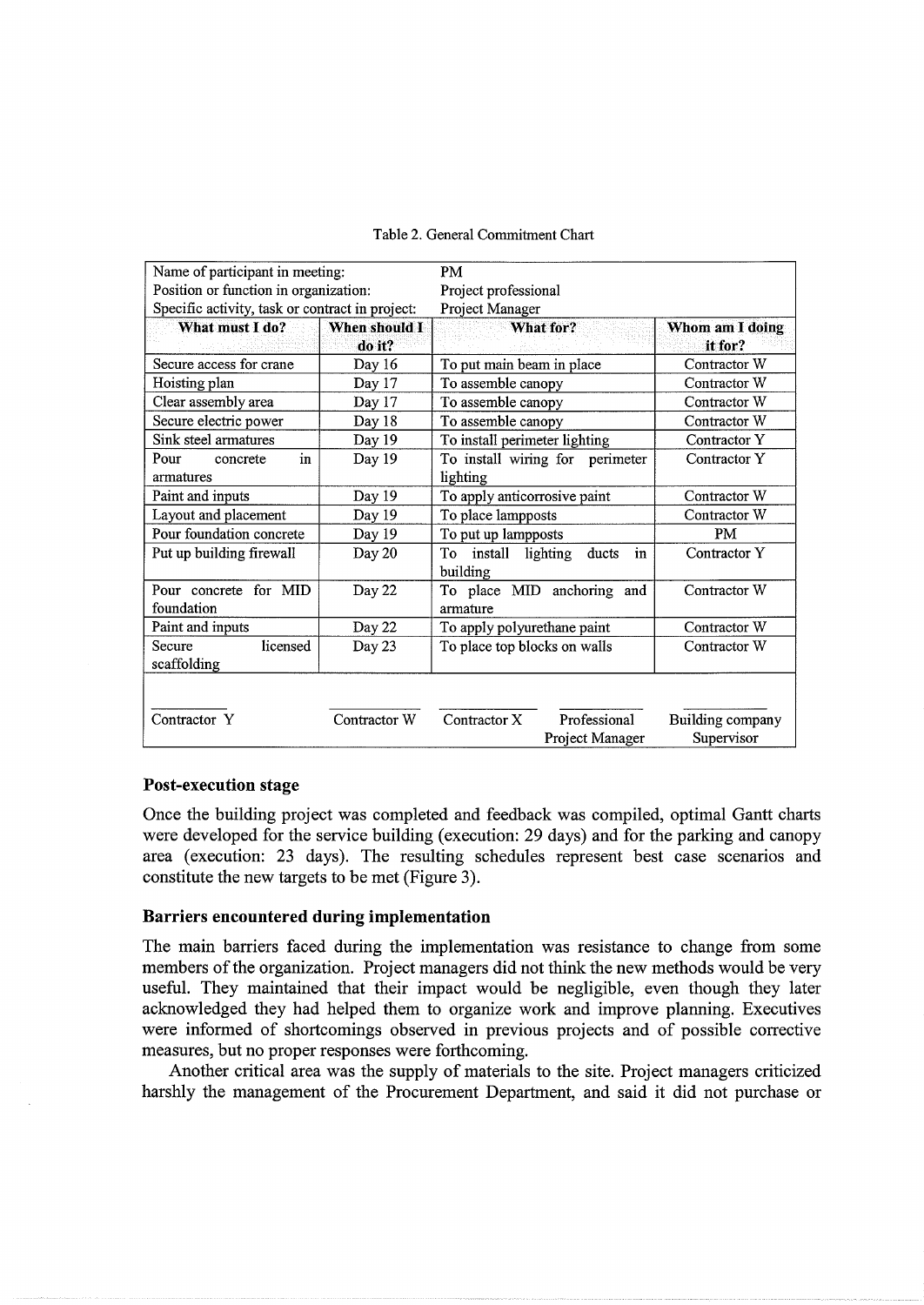deliver materials on time, thus causing serious delays. In the case of some important items, there had been delays of nearly 20 days. This mismanagement caused unpredictability and uncertainty as to the delivery of materials. This, in turn, undermined any realistic planning, since the commitments agreed to in the weekly meetings had become unattainable.

## **Implementation results**

The achievements attained in the implementation of the methodology are shown in Figure 3, which illustrates the execution times of several projects. The theoretical times stated in the Gantt charts submitted by the company are also included, as are those in the initial chart, developed on the basis of the one submitted by the building company, and those in the "optimal" chart, formulated after working with the initial chart and the data collected on site; this "optimal" chart represents the new targets to be met.



Figure 3. Evolution of Schedule Reduction

In a project built by the company two years before, 78 and 70 days were needed for the service building and the parking and canopy area, respectively. Improvements made by the company shortened the execution times to 62 and 60 days. The new methodology reduced such times 18 per cent, to 51 and 50 days, in spite of delays due to the late delivery of materials for critical items and the lack of commitment of some participants in the project. Even though it is difficult to assess the total delay this caused, it is fair to conclude it amounted to 10 to 15 days for the project as a whole. This illustrates the efficiency of the methodology and the potential benefits to be obtained when it is properly applied.

Despite the difficulties encountered to apply the methodology correctly, results were generally satisfactory, especially since this was the first such experience for the construction company. Even the project manager acknowledged that the scheduling exercise had allowed him to better organize and plan the work.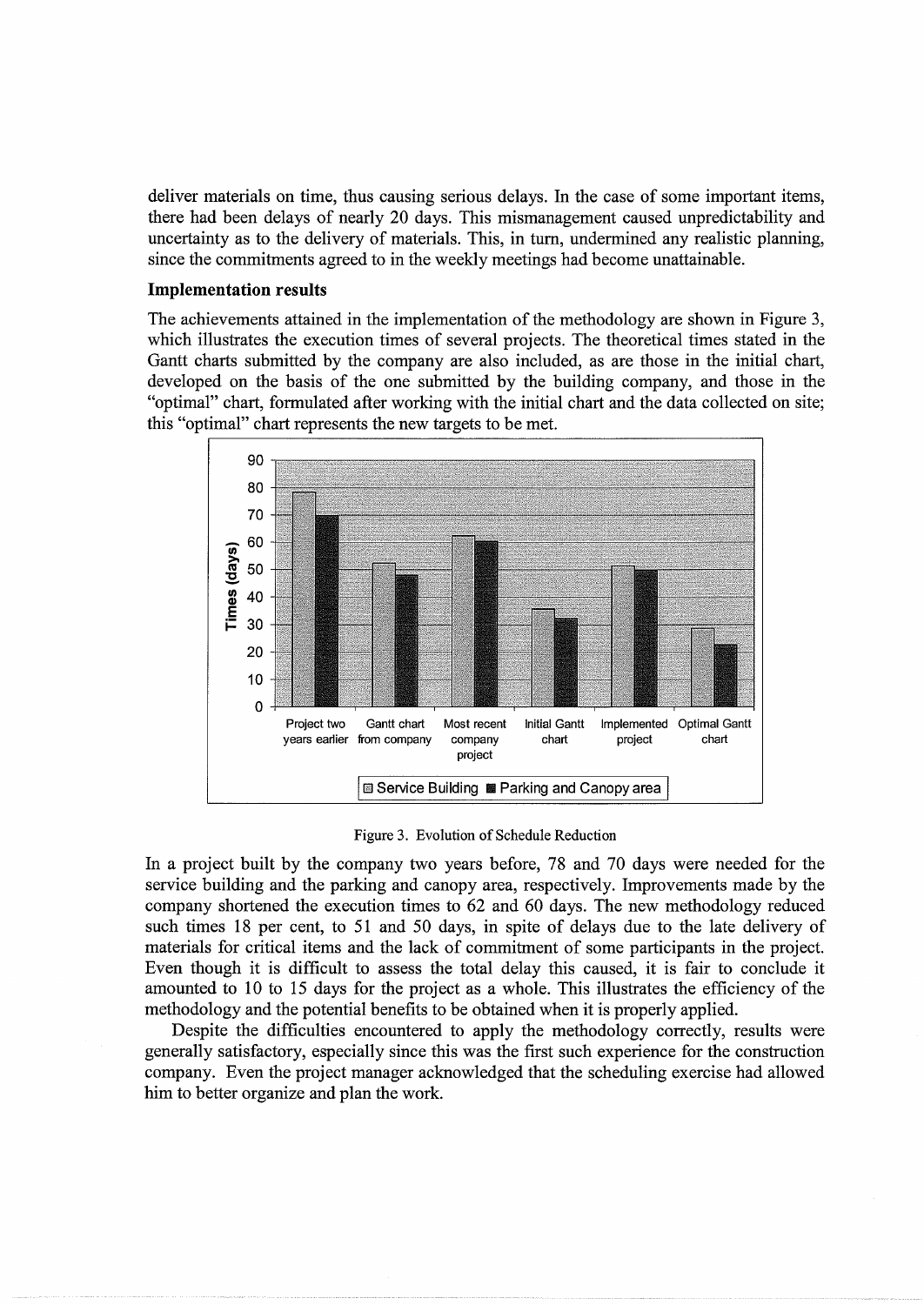Adhering to the steps proposed in the methodology not only cut down the time needed but also improved the living conditions of workers, since it eliminated the need for overtime, night shifts, weekend shifts, etc. This allowed them to spend more time with their families. Another advantage is that normal working hours, with no pressure to absorb backlog, reduced the number of accidents.

#### **CONCLUSIONS**

The application of the proposed methodology to the projects discussed brought about significant and systematic reductions in execution times and showed that continuous performance improvement is feasible. The expected results were attained, even in the face of many difficulties. A reduction of 35% in schedule was achieved with respect to original company projects of the same type developed two years before and 18% reduction with respect to the best schedule ever achieved in previous projects. The post execution analysis identified a potential reduction for future projects of 43% with respect to the improved duration obtained during the implementation,

The proposed methodology is conducive to rapid results, especially in relation to commitments and performance improvement. This is important, since these achievements encourage new advances. However, to be able to obtain all the gains from this type of methodology it is necessary to obtain commitment from the project team designing an strategy that includes this aspect a a primary driver of the implementation.

There is always room for improvement, but the first requirement is the availability of measurements to compare results and determine whether the measures taken have been effective. This is why, in order to implement this methodology or introduce any other performance improvement, it is essential to establish methods or formulae to collect, measure and control data.

#### **ACKNOWLEDGEMENTS**

The authors acknowledge SPG, GEPUC and M&M project team for their support and help in carrying out this work. They also acknowledge FONDEF project DOll 004 for funding to this research. The authors thank Mr. Walter Pizarro for the time and support in editing the paper.

#### **REFERENCES**

- Alarcon, L. (editor) (1997). *Lean Construction.* A.A. Balkema, Rotterdam, The Netherlands, 497 pp
- Ballard, G. and Howell, G. (1998). "Shielding Production: An Essential Step in Production Control". *Journal of Construction Engineering and Management,* ASCE, 124 **(1)** 11-17.
- Ballard, G. and Koskela, L. (1998). "On the Agenda of Design Management". *Proc. 6th Annual Lean Construction Conference.* Guaruja, Brazil, 13-15 August.
- Ballard, G. 2000a, Phase Scheduling, LCI White Paper http://www.leanconstruction.org/
- Ballard,G., Koskela, L., Howell, G. and Zabelle, T, 2001, Production System Design: Work Structuring Revisited, LCI White Paper http://www.leanconstruction.org/